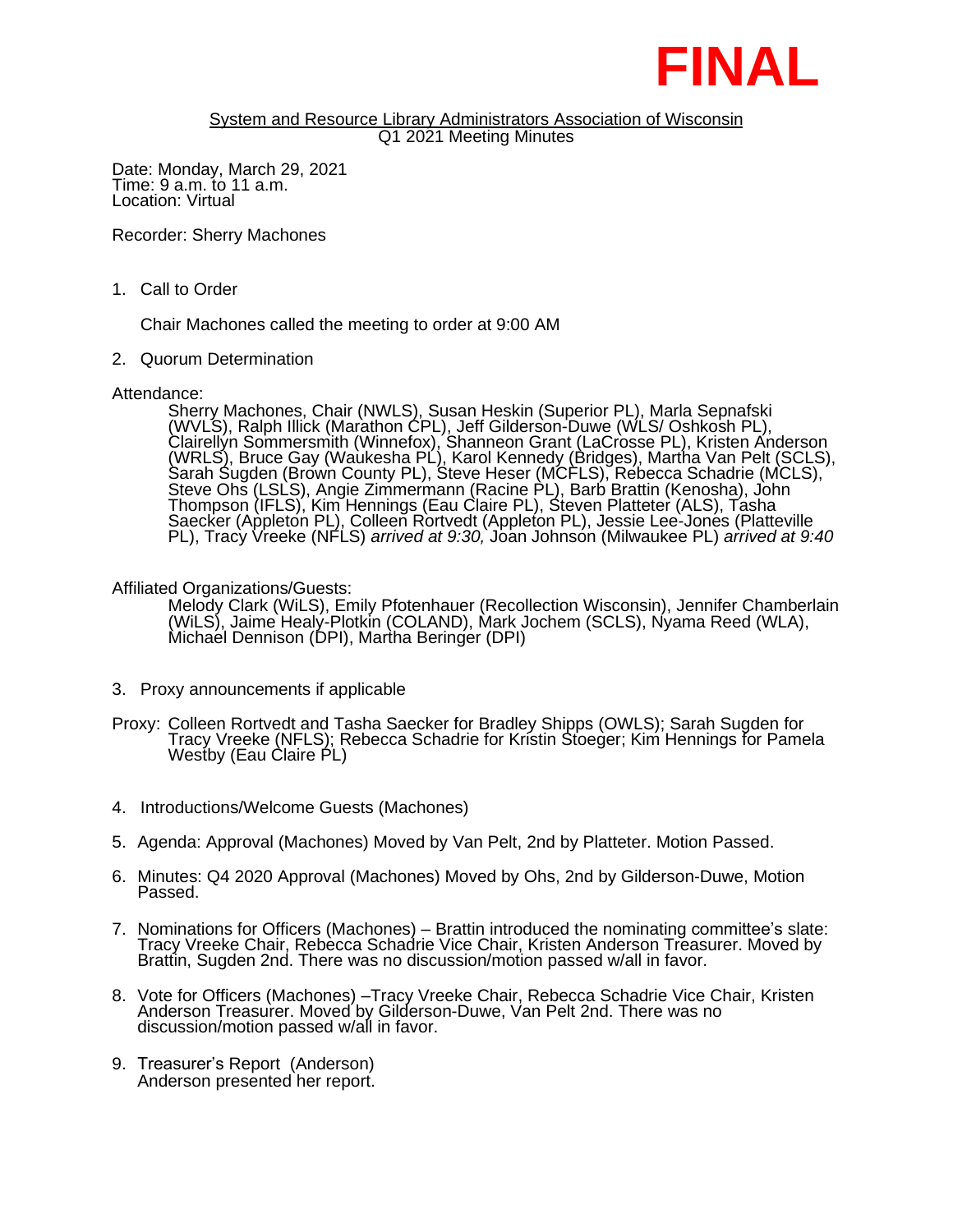Vreeke had requested that we increase the governmental relations fee and Anderson conveyed the aspects of that request on behalf of Vreeke. Machones gave the background of how the fee came to be (formula of one-tenth of one percent of system aid in 2015) and how SRLAAW and WLA have remained very appreciative and impressed with Steve Conway. The formula has never been changed from 2015 even though system aid has risen. Gilderson-Duwe asked if Conway had asked for an increase and Machones reported that if a request was made to WLA, it was never presented to the WLA Board. Gilderson-Duwe moved that for 2022 the payment will be the formula of one-tenth of one percent of system aid based on the 2021 system aid, Brattin seconded. Motion Passed.

Machones notified SRLAAW that there will be no in-person National Library Legislative Day event this year. ALA has asked that Kurt Kiefer and Machones undergo the annual advocacy training this year and will be meeting with federal legislators of their choosing in April.

Brattin moved that since our fund balance is so high that we should skip membership dues this year for SRLAAW members, Platteter seconded. Sommersmith and Anderson supports this motion but are concerned about pausing dues in the future. Motion Passed.

10.LD&L Report (Gay)

Reed presented the report for Gay.

Library Legislative Day went as well as it could have for being entirely virtual. Jim Ramsey and WLA staff were amazing at scheduling the appointments and working with the technology. Nick Dimassis and Steve Conway ran a great morning program.

LD&L Budget team has been meeting with the Joint Finance Committee members on the current budget ask. LD&L are working on recruiting speakers for the Join Finance Hearings that will be occurring across the state in April.

11.Libraries Activating Workforce Development Skills (LAWDS) Project (Berninger, Jochem)

- (a) Jochem reported that the project has been extended until December. 3 out of the 4 training modules are available for library staff.
- (b) Berninger has submitted all necessary paperwork with the IMLS to extend it until December.

12.ARPA Projects and Brainstorming (DPI)

Michael Dennison from DPI spoke about Build America's Libraries Act (BALA) and how it has just been reintroduced federally and we are hoping it will be included in President Bidens' larger infrastructure package. BALA would provide \$5 billion to repair, modernize, and construct library facilities in underserved and marginalized communities.

## ARPA - Amount Authorized for Wisconsin: \$3,270,854.

Timeline: Expecting state award from IMLS in April 2021. Timeline with internal DPI and WI state government processes (WI DOA, etc.) estimated that funds could be expended starting July 1, 2021. CONFIRMED on 3/19/2021: period of performance for ARPA funds aligns with LSTA federal fiscal year 2021 and must be expended by June 30, 2022.

## **Considerations:**

- Projects must tie back to the [LSTA Five-Year Plan for Wisconsin 2018-2022](https://dpi.wi.gov/sites/default/files/imce/pld/pdf/WisconsinLSTAPlan2018-2022-FINAL-IMLS-Submission.pdf)
- Focus on big-ticket lifts at a statewide scale for one-time investments with these funds.
- Libraries **must be [CIPA-compliant](https://dpi.wi.gov/sites/default/files/imce/pld/pdf/cipafaqlite.pdf)** to access funds for Internet-accessible devices
- Funds cannot be used for construction expenditures
- Equipment requests (those items that cost \$5,000 or more per-unit) must be preapproved by DPI and by IMLS.
- Include peripheral costs for marketing a project, training staff and patrons on use, etc.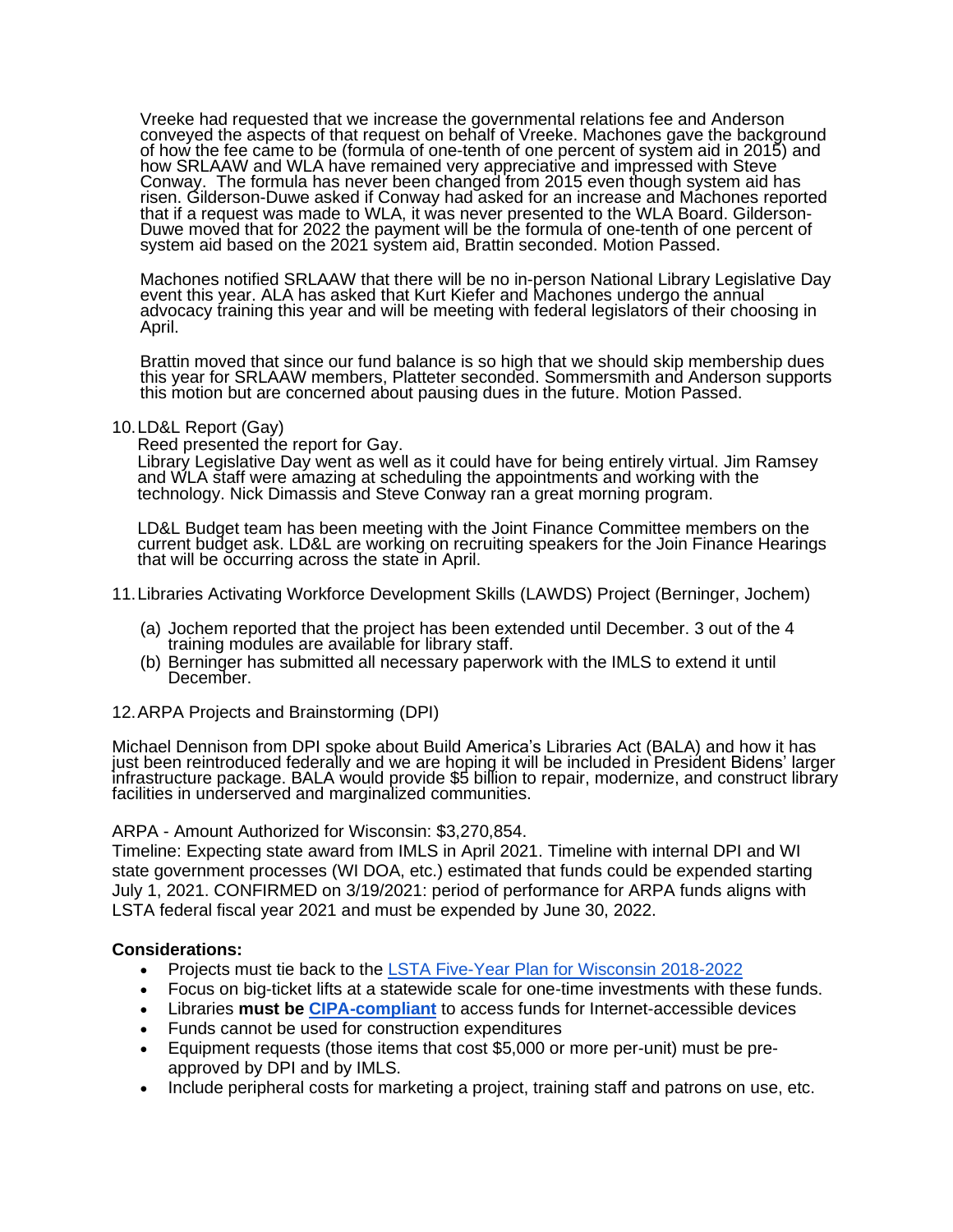• [Acknowledge IMLS](https://www.imls.gov/grants/manage-your-award/grantee-communications-kit/imls-acknowledgement-requirements) and document your efforts along the way: website screen grabs, pictures, press releases, evaluations, etc.

Spending Priorities from the IMLS:

- First, to **support digital inclusion efforts to enable libraries to reach residents** such as through internet hotspots (be mindful of CIPA), accessible Wi-Fi, and digital content and related resources, particularly in support of education, health, and workforce development needs. The following types of data, among others, can inform efforts to reach underserved populations
	- o Poverty/Supplemental Nutrition Assistance Program (SNAP)
	- o Unemployment
	- o Broadband availability
- Second, to **provide rapid emergency relief** (realize expenditures early in the period of performance and claim on those expenditures) to libraries across the country, allowing them to safely respond to the pandemic and implement public health protocols;
- Third, to **support library services that meet the needs of communities** throughout the U.S., including costs such as personnel, technology, training, materials, supplies, equipment, and associated indirect costs; and
- With respect to the above, **reach tribal and museum partners** best positioned to assist with pandemic response efforts, in addition to traditionally eligible library entities, where appropriate.

DPI has spoken with many different entities to gather ideas for projects.

Attendees shared ideas for projects including PLSR and RFID projects. Projects that are easily identifiable by the public were encouraged. Concerns over CIPA compliance requirements were voiced.

13.Affiliated Organization Reports:

- 1. Recollection Wisconsin Pfotenhauer submitted a written report. She highlighted the Gap Analysis: Results from Phase 1 and the subsequent [report.](https://recollectionwisconsin.org/wp-content/uploads/2020/12/Gap-Analysis-Phase-1-Report.pdf)
- 2. DPI Miller submitted written report. Beringer was available for questions.
- 3. WiLS Chamberlain submitted written report. MyWiLS Redesign: WiLS has recently completed a full overhaul of our MyWiLS system.

The City Library Collective is having its kickoff meeting April 9th.We have 11 members from around the state who will be gathering to discuss shared needs, shared goals, and collaborative opportunities. This cohort experience is geared toward mid-size city libraries serving populations over 30,000.

The 2021 Ideas to Action Fund application period is May 3rd - June 28th.

Gilderson-Duwe praised the staff at WiLS for their recent help with strategic planning.

4. WPLC – Anderson submitted report. This year's WPLC Annual Membership meeting will be held on April 29, 2021 at 10:00 am.

Both the Technology Collaboration Operations and Steering Committees have now met. The groups have established roles, project review process, and evaluation. Three project proposals have been submitted to the Operations Committee and are under review.

5. WLA – Reed gave an oral report. Lovelace resigned in February and Reed and Machones have been overseeing operations since. WLA has chosen Keister & Associates to conduct the search for his replacement.